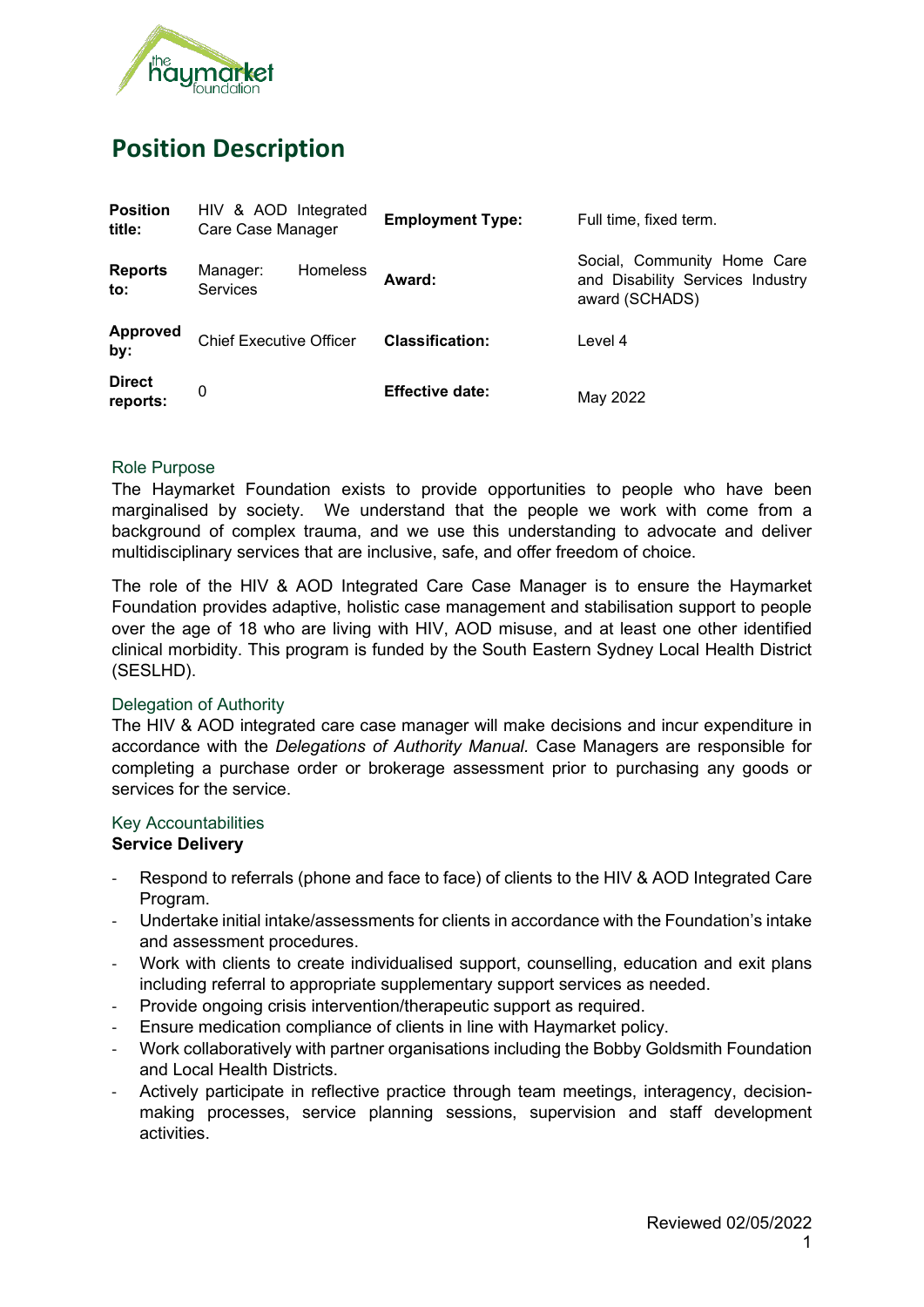### **Harm reduction and living Skills**

- Provide harm reduction education to clients with a focus on increasing living skills through interventions with clients and collaboration with partner organisations.
- Promote community inclusion, social and educational involvement.
- Promote the holistic health and wellbeing of clients.
- Provide a stable supported stabilisation and residential program with an emphasis on improved mental and physical health and social well-being.
- Support clients in maintaining harm reduction principles through prevention strategies and building networks of support.

# **Business Processes**

- Comply with all Haymarket Foundation policies and procedures and all statutory requirements and contractual obligations.
- Participate in the Haymarket Foundation's Quality Improvement processes.
- Attend regular staff meetings.
- Assist in creating and maintaining a supportive and cooperative team environment, to meet the goals of service delivery more effectively.
- Co-operate closely with team members to ensure continuity of care and provision of a comprehensive service to consumers.
- -

#### **Workplace Health & Safety**

- Comply with the Haymarket Foundation's WHS Policy and procedure.

#### **Policies and Procedures**

Comply with all organisational policies and procedures.

#### **Code of Conduct**

Read and sign the Haymarket Foundation code of conduct.

#### **Quality Improvement**

- Contribute to quality activities to improve the standard of care and service of the program.
- Proactively contribute to the accreditation programs of the service.
- Actively seek feedback from clients on the quality of service and areas for improvement.
- Comply with the Haymarket Foundation's strategic plan, funding body requirements and all relevant government legislation.
- Create and maintain professional working relationships with referring agencies and local services.
- Engender excellence in the provision of customer service throughout the organisation, utilising a client centred culture.

# **Confidentiality and Privacy**

- Ensure and maintain confidentiality in all matters relating to clients and staff of the Haymarket Foundation in accordance with the *Privacy and Confidentiality Policy.*
- Ensure that no confidential information that you may receive in the course of your employment is disclosed either during your employment, or after its termination, with the Haymarket Foundation.